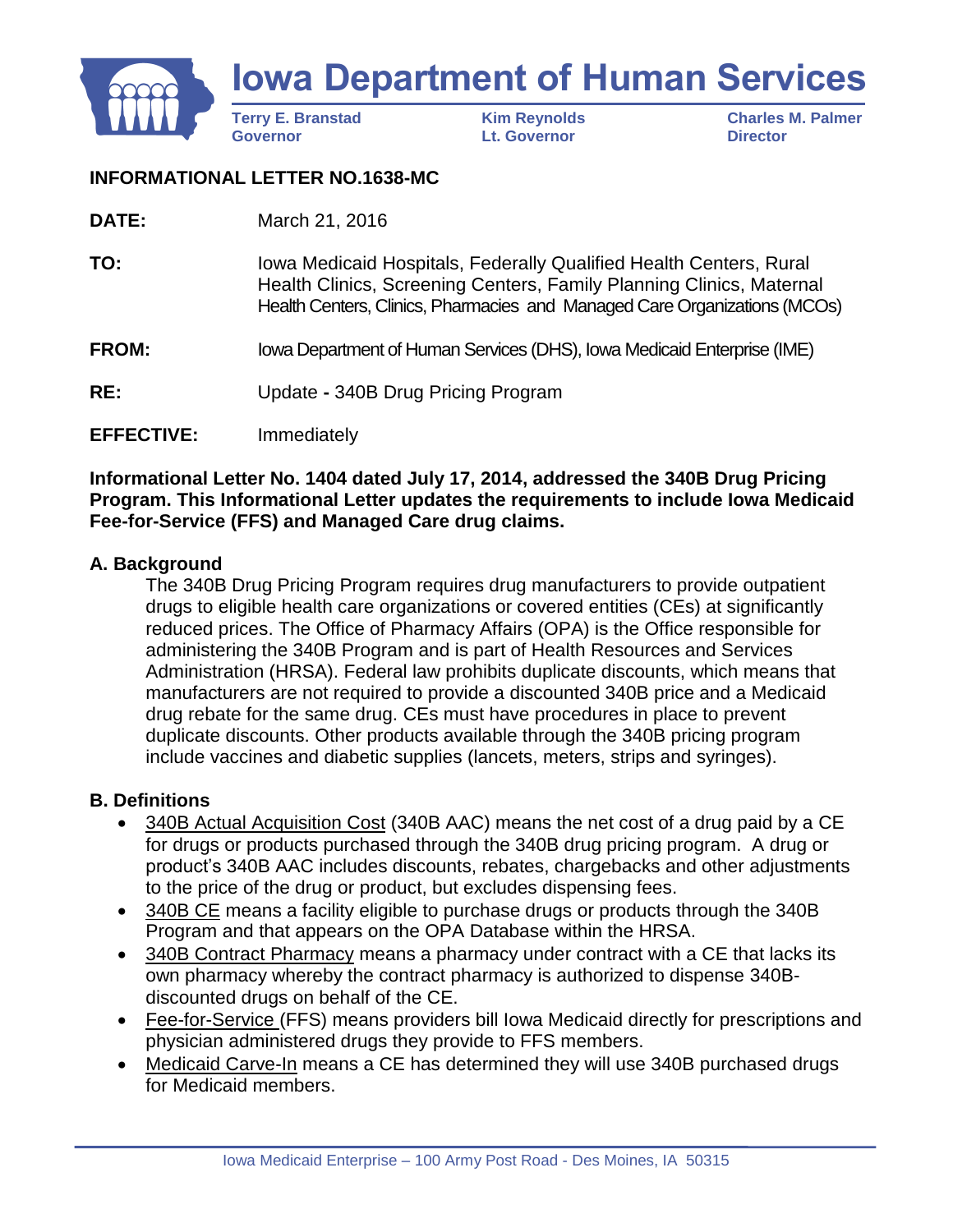- Medicaid Carve-Out means a CE has determined they will purchase drugs for Medicaid members through mechanisms other than 340B.
- Outpatient Drugs means drugs provided through individual prescriptions to a patient and physician administered drugs.
- Physician Administered Drugs means drugs billed as a physician service (i.e., billed with "J", "S", "Q", or other applicable HCPCS Level II procedure codes).

# **C. 340B CE Enrollment and Responsibility**

- 1. Enrollment: In order to become eligible to participate in the 340B Program, the provider must submit a request to the OPA within HRSA. See the [OPA website](http://www.hrsa.gov/opa/)<sup>1</sup> and .<br>the <u>[registration forms](http://www.hrsa.gov/opa/programrequirements/forms/index.html)</u><sup>2</sup>. The CE must decide if they are carving Medicaid "OUT" or **"IN", and that decision applies to both FFS and managed care claims.**
- 2. Update: To ensure that the information reported to the OPA is accurate, the 340B CE should:
	- a) Review the information listed for the CE on the [HRSA Medicaid Exclusion File](https://opanet.hrsa.gov/opa/CEMedicaidExtract.aspx)<sup>3</sup> located on the OPA website for accuracy and identify any inaccurate or missing information.
	- b) Report all changes and corrections to the OPA.

**D. Medicaid Requirements**: All 340B CEs that use 340B drugs and serve Medicaid (FFS and managed care) members must do one of the following:

- 1. Medicaid CARVE OUT all prescriptions, physician-administered drugs, and other products from the 340B program
	- Use non-340B drugs, vaccines and diabetic supplies for all Medicaid (FFS or managed care) members you serve.
	- Bill only for drugs, vaccines and diabetic supplies purchased outside the 340B program billed in accordance with existing Medicaid (FFS or managed care) reimbursement methodologies, allowing rebates to be collected where appropriate.
	- Do not list the 340B entity's NPI on the HRSA Medicaid Exclusion File.
	- This allows rebates to be collected where appropriate.
- 2. Medicaid CARVE IN all prescriptions, physician-administered drugs, and other products into the 340B program
	- Use 340B drugs, vaccines and diabetic supplies for all Medicaid (FFS or managed care) members you serve.
	- Inform OPA at the time of 340B enrollment that you intend to purchase and dispense 340B drugs for Medicaid (FFS or managed care) members.
	- Do not bill Medicaid (FFS or managed care) for 340B acquired drugs and products if your NPI is not listed on the HRSA Medicaid Exclusion File.
	- Purchase all drugs and other products billed to Medicaid (FFS or managed care) on the CE's NPI under 340B unless the product is not eligible for 340B pricing.
	- This ensures these claims are excluded from Medicaid rebate.

l

<sup>1</sup> <http://www.hrsa.gov/opa/>

<sup>2</sup> <http://www.hrsa.gov/opa/programrequirements/forms/index.html>

<sup>3</sup> <http://opanet.hrsa.gov/opa/CEMedicaidExtract.aspx>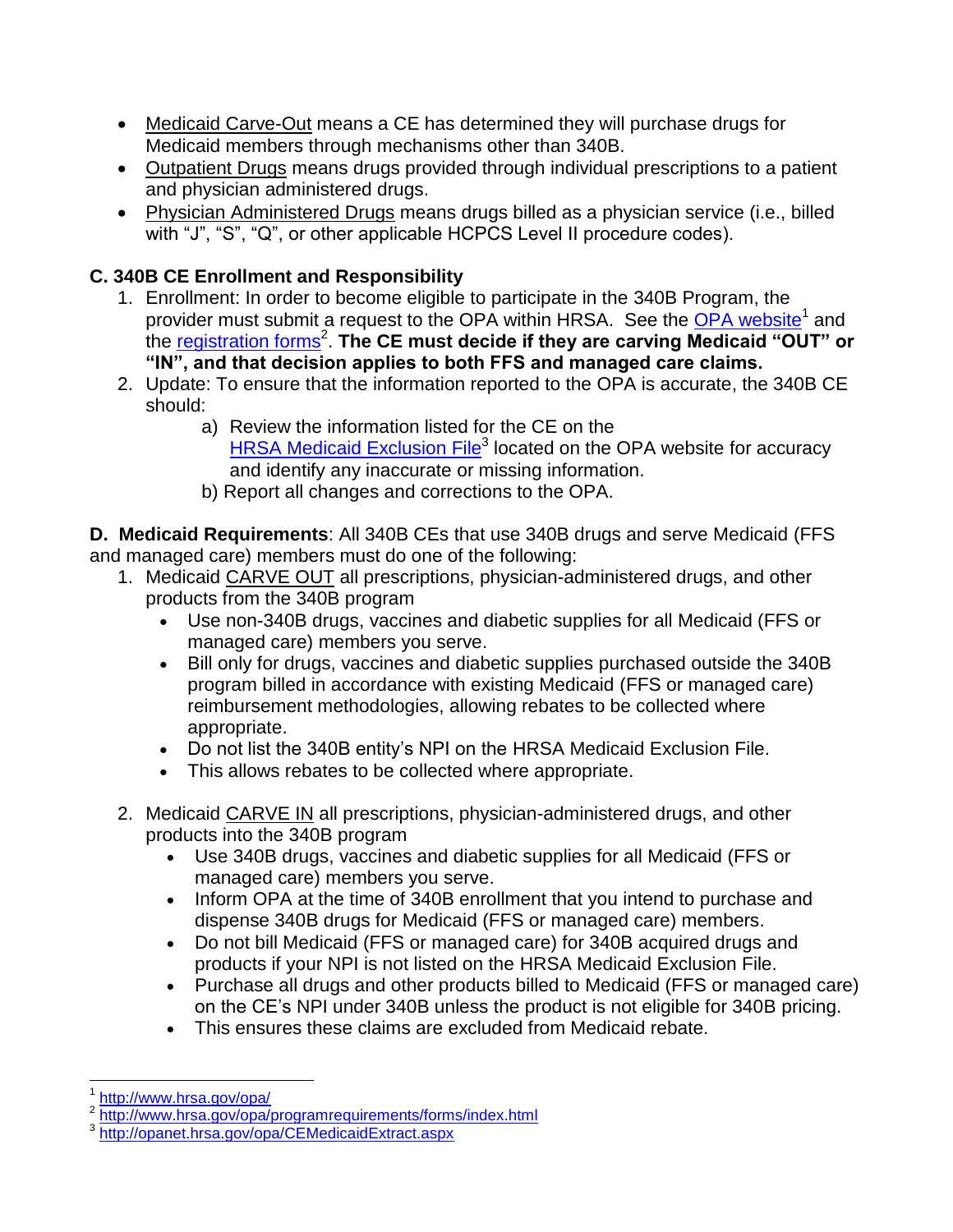- BILLING:
	- a. Pharmacy
		- 1. Submit pharmacy claims for 340B-acquired drugs to Medicaid (FFS or managed care) at your 340B AAC with values of "08" in Basis of Cost Determination field 423-DN OR in Compound Ingredient Basis of Cost Determination field 490-UE AND insert "20" in the Submission Clarification Code field 420-DK.
		- 2. If the product is not eligible for 340B pricing do not include the basis of cost determination or submission clarification code values and bill at the regular Medicaid (FFS or managed care) rate.
	- b. Physician Administered Drugs
		- 1. Submit claims for 340B-acquired drugs to Medicaid (FFS or managed care) at your 340B AAC with a "UD" modifier included on the UB04 or CMS 1500 claim forms.
		- 2. If the product is not eligible for 340B pricing do not include the "UD" modifier and bill at the regular Medicaid (FFS or managed care) rate. See [Informational Letter No. 699](http://dhs.iowa.gov/sites/default/files/699_340BDrugProgram2RS2.pdf)<sup>4</sup>.
	- c. Vaccine and diabetic supply claims
		- 1. Submit claims for 340B-acquired products to Medicaid (FFS or managed care) at your 340B AAC on the UB04 or CMS 1500 claim forms.
	- d. Medicare Crossover Claims
		- 1. For claims filed to Medicare that cross-over to Medicaid (FFS or managed care), the "UD" modifier is also required for 340Bacquired physician administered drug claims.

3. 340B Contract Pharmacies: Contract pharmacies may not submit claims to Medicaid FFS or managed care for 340B-acquired drugs. A 340B contract pharmacy must carve out Medicaid FFS and managed care from its 340B operation.

- 4. 340B Drugs and Manufacturer Price Adjustment
	- Manufacturers periodically adjust Average Manufacturer Price (AMP) and Best Price (BP) values previously submitted to the Centers for Medicare and Medicaid Services (CMS) for certain quarters for specific products.
	- In connection with that recalculation, the manufacturer also recalculates the 340B ceiling prices for the affected products for the associated quarters.
	- Based on these recalculations the manufacturer communicates with and issues refunds to 340B CEs.
	- The IME will release clarifying information regarding 340B drugs and manufacturer price adjustment at a later date.

Attached to this Informational Letter is a FAQ document to help answer questions that providers may have. If you have any additional questions please contact the IME Provider Services Unit at 1-800-338-7909, or by email at [imeproviderservices@dhs.state.ia.us.](mailto:imeproviderservices@dhs.state.ia.us)

l <sup>4</sup> [http://dhs.iowa.gov/sites/default/files/699\\_340BDrugProgram2RS2.pdf](http://dhs.iowa.gov/sites/default/files/699_340BDrugProgram2RS2.pdf)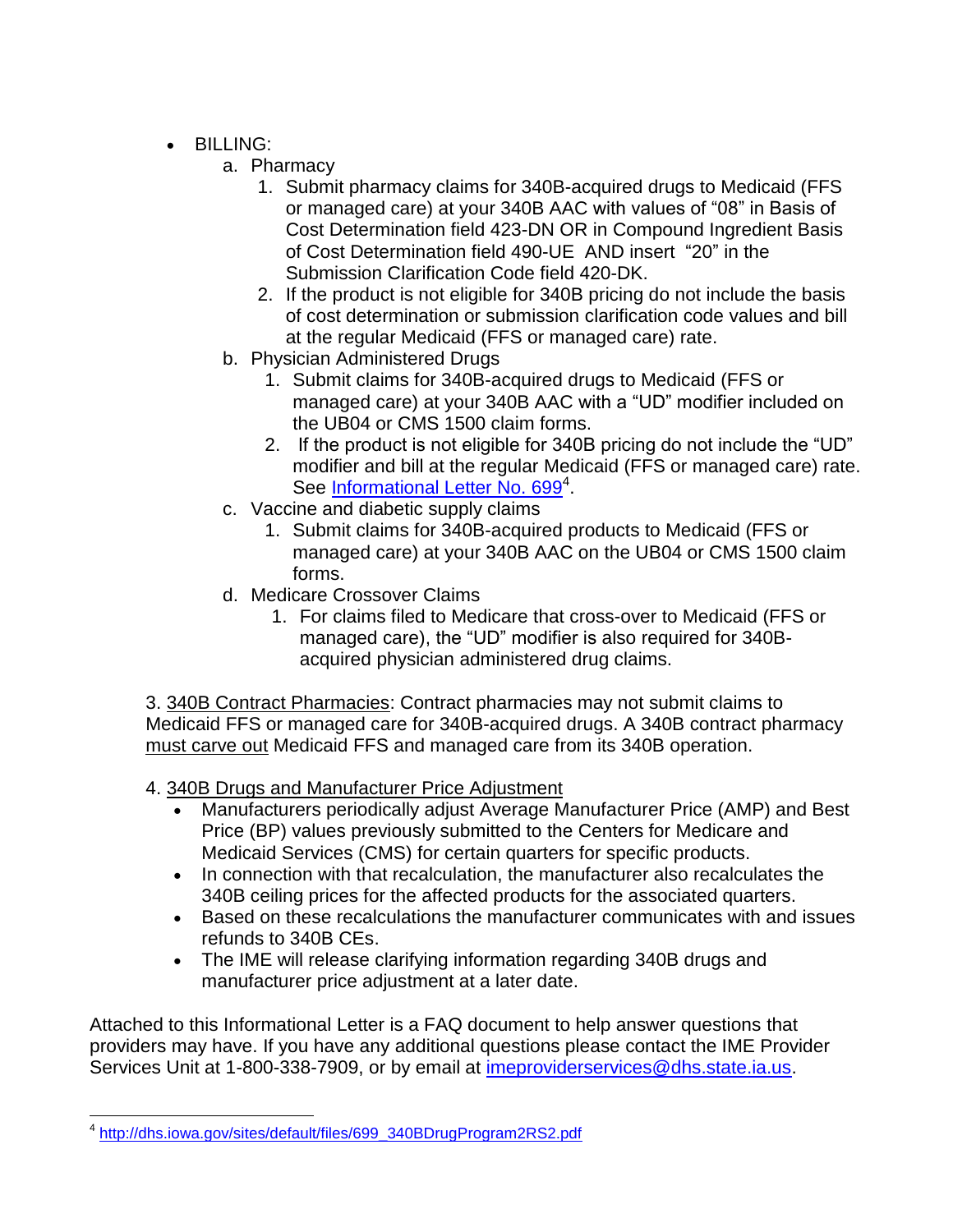## **Policy**

- **a. How does a facility enroll in the 340B program?** Entities that are eligible for enrollment into the 340B program can find detailed information about enrollment on the [Health Resources and Services Administration's \(HRSA\) Office of Pharmacy](http://www.hrsa.gov/opa/eligibilityandregistration/index.html)  [Affairs \(OPA\) Web page](http://www.hrsa.gov/opa/eligibilityandregistration/index.html)<sup>5</sup>.
- **b. What is the general policy for obtaining rebates on 340B acquired drugs?** Iowa Medicaid **(FFS and managed care)** does not submit 340B provider claims for rebate. The Health Resources and Services Administration (HRSA) Medicaid Exclusion File is used as the source of identifying 340B providers.
- **c. Do these requirements apply to all drugs/products?** This requirement applies to all 340B acquired drugs and products for outpatient use.
- **d. Do covered entities have to carve-in or carve-out 340B acquired drugs and products for Iowa Medicaid (FFS and managed care) members?** Covered entities (CEs) may choose to carve-in or carve-out 340B acquired drugs and products for Iowa Medicaid (FFS and managed care) members. That decision applies to both FFS and managed care claims. If drugs and products are carved out, all claims for Iowa Medicaid (FFS and managed care) members must be submitted for drugs and products purchased outside of the 340B program. If the covered entity chooses to carve-in, they must notify HRSA of the intent to purchase and dispense 340B drugs to Medicaid (FFS and managed care) members.
- **e. Can an Iowa Medicaid provider enrolled in the 340B federal drug pricing program charge the Iowa Medicaid (FFS and managed care) program something other than their 340B actual acquisition cost (AAC)?** If the covered entity (CE) carves in all prescriptions, physician-administered drugs, and other products into the 340B program for Medicaid (FFS and managed care), the provider must charge Medicaid (FFS and managed care) no more than their 340B AAC for the drugs or products. This includes vaccines and diabetic supplies (lancets, meters, strips and syringes).
- **f. Does the State Medicaid Agency seek a Medicaid Rebate on claims for members:**

**1. That are "Dual Eligible" (Medicaid/Medicare)?** Yes, if Iowa Medicaid (FFS or managed care) pays a portion of the claim, the claim will be submitted for rebates.

**2. That received physician administered drugs?** Yes.

**3. That are billed from Medicaid Managed Care?** Yes.

### **Physician Administered Drugs and Other 340B Products**

l <sup>5</sup> <http://www.hrsa.gov/opa/eligibilityandregistration/index.html>